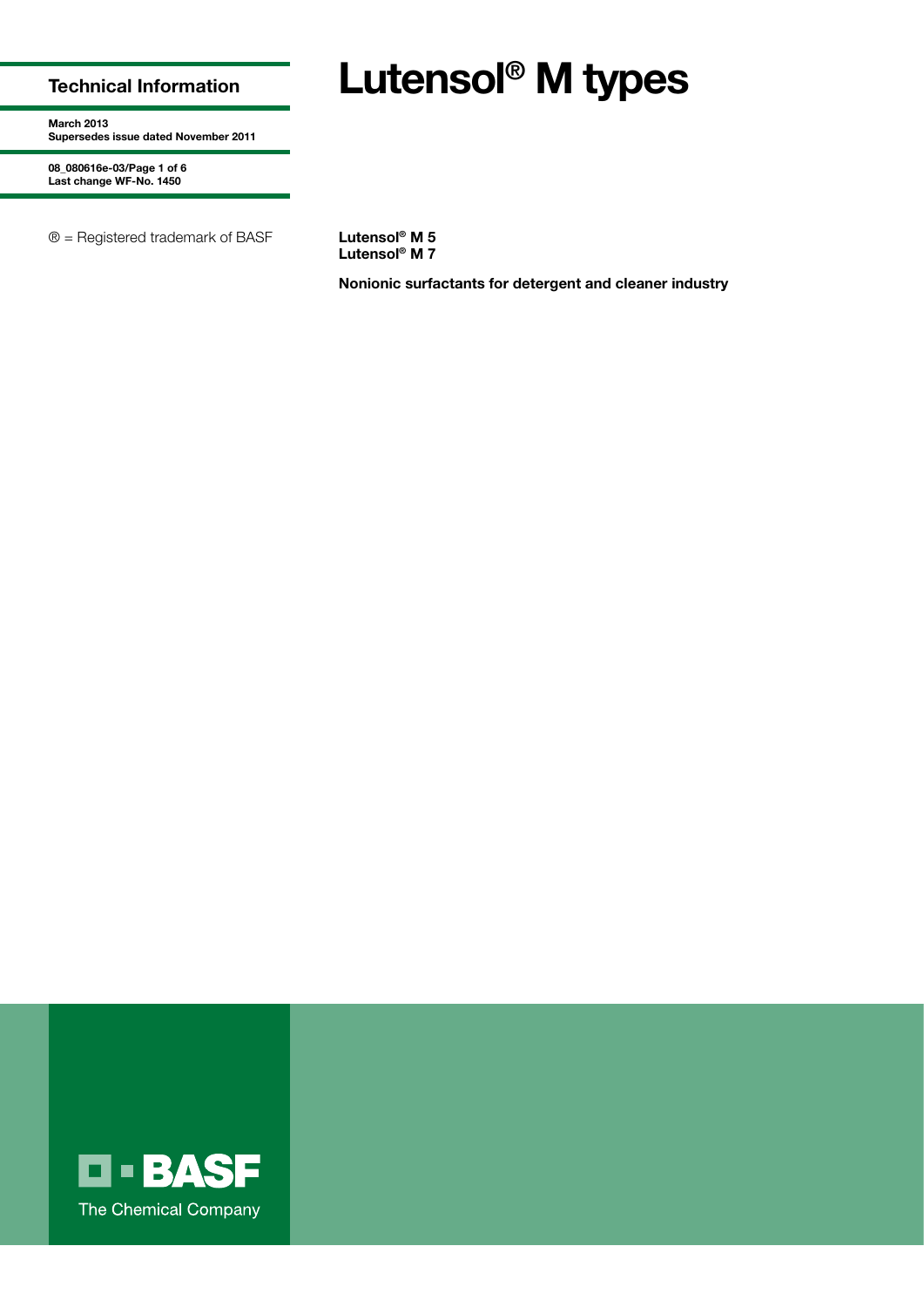**Chemical character** The Lutensol® M types are nonionic surfactants. They are alkyl polyethylene glycol ethers made from a  $C_{10-18}$ -alcohol and ethylene oxide.

They conform to the following formula:

```
\mathsf{RO}(\mathsf{CH}_2\mathsf{CH}_2\mathsf{O})_\mathsf{X}\mathsf{H}
```

```
R = C_{10-18} Alkyl
x = 5, 7
```
The numeric code in the product name indicates in general the degree of ethoxilation.

**Properties** Lutensol® M 5 is a cloudy liquid, M 7 is a paste at room temperature and they tend to form sediment. Lutensol® M 5 and M 7 become clear liquids at 60 °C.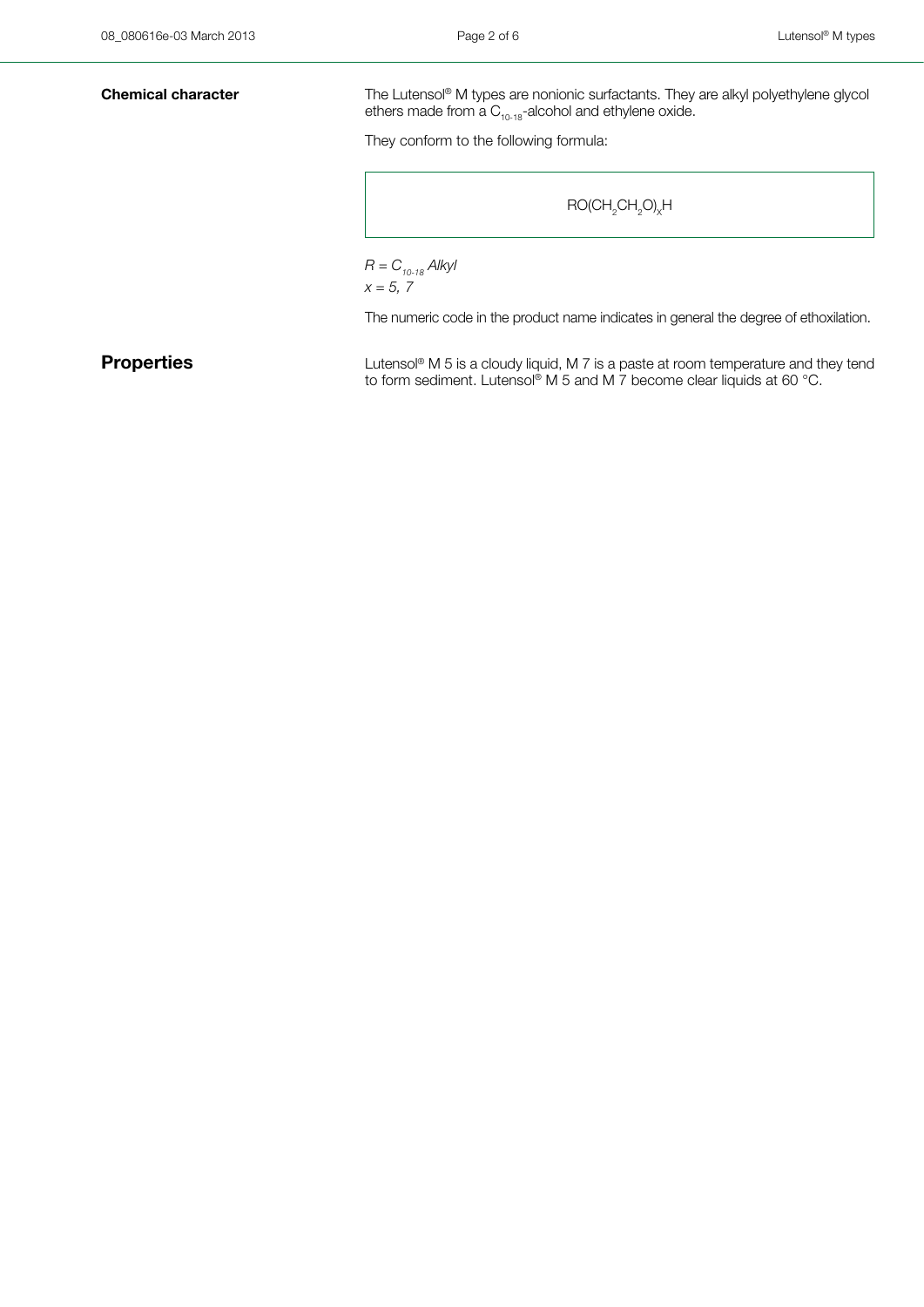| Lutensol®                                                                                          |                   | M <sub>5</sub> | <b>M7</b>    |
|----------------------------------------------------------------------------------------------------|-------------------|----------------|--------------|
| Physical form (23 °C)                                                                              |                   | Liquid         | Paste        |
| Degree of ethoxilation                                                                             |                   | approx. 5      | approx. 7    |
| Concentration                                                                                      | $\%$              | approx. 100    | approx. 100  |
| Cloud points (EN 1890)*                                                                            |                   |                |              |
| Method A                                                                                           | $^{\circ}$ C      |                | approx. 57   |
| Method B                                                                                           | $^{\circ}C$       |                | approx. 43   |
| Method C                                                                                           | $^{\circ}$ C      |                | approx. 35   |
| Method D                                                                                           | $\rm ^{\circ}C$   | approx. 65     | approx. 75   |
| Method E                                                                                           | $^{\circ}$ C      | approx. 61     | approx. 75   |
| Average molar mass (from OH number)                                                                | g/mol             | approx. 400    | approx. 500  |
| pH (EN 1262, solution B)**                                                                         |                   | approx. 7      | approx. 7    |
| Density (DIN 51757, 50 °C)                                                                         | g/cm <sup>3</sup> | approx. 0.90   | approx 0.97  |
| Dropping point (DIN 51801)                                                                         | $^{\circ}$ C      | approx. 28     | approx. 28   |
| Congealing point (ISO 2207)                                                                        | $^{\circ}$ C      | approx. 10     | approx. 17   |
| Viscosity<br>(EN 12092, 60 °C, Brookfield, 60 rpm)                                                 | mPa·s             | <20            | approx. 50   |
| Hydroxyl number (DIN 53240)                                                                        | mg KOH/g          | approx. 140    | approx. 111  |
| <b>HLB</b> value                                                                                   |                   | approx. 11.4   | approx. 12.9 |
| Flash point (ISO 2592)                                                                             | $^{\circ}$ C      | >130           | >150         |
| Wetting<br>(EN 1772, distilled water, 23 °C,<br>2 g Soda ash/l)                                    |                   |                |              |
| $0.5$ g/l                                                                                          | S                 | approx. 65     | approx. 130  |
| $1$ g/l                                                                                            | S                 | approx. 20     | approx. 20   |
| $2$ g/l                                                                                            | S                 | approx. 12     | approx. 9    |
| Foam volume<br>(EN 12728, 40 °C, 2 g/l water at a hard-<br>ness of 1.8 mmol Ca-ions/l, after 30 s) | cm <sup>3</sup>   | approx. 110    | approx. 300  |
| Surface tension<br>(EN 14370, 1 g/l in distilled water, 23 °C)***                                  | mN/m              | approx. 28     | approx. 29   |

The above information is correct at the time of going to press. It does not necessarily form part of the product specification. A detailed product specification is available from your local BASF representative.

*\* Cloud point EN 1890:*

*Method A: 1 g of surfactant + 100 g of dist. Water*

- *Method B: 1 g of surfactant + 100 g of NaCl solution (c = 50 g/l)*
- *Method C: 1 g of surfactant + 100 g of NaCl solution (c = 100 g/l)*
- *Method D: 5 g of surfactant + 45 g of butyldiglycol solution (c = 250 g/l)*
- *Method E: 5 g of surfactant + 25 g of butyldiglycol solution (c = 250 g/l)*
- *\*\* The pH of the Lutensol*® *M types can decrease during storage, but this does not have any effect on their performance.*
- *\*\*\* Applying Harkins-Jordan correction.*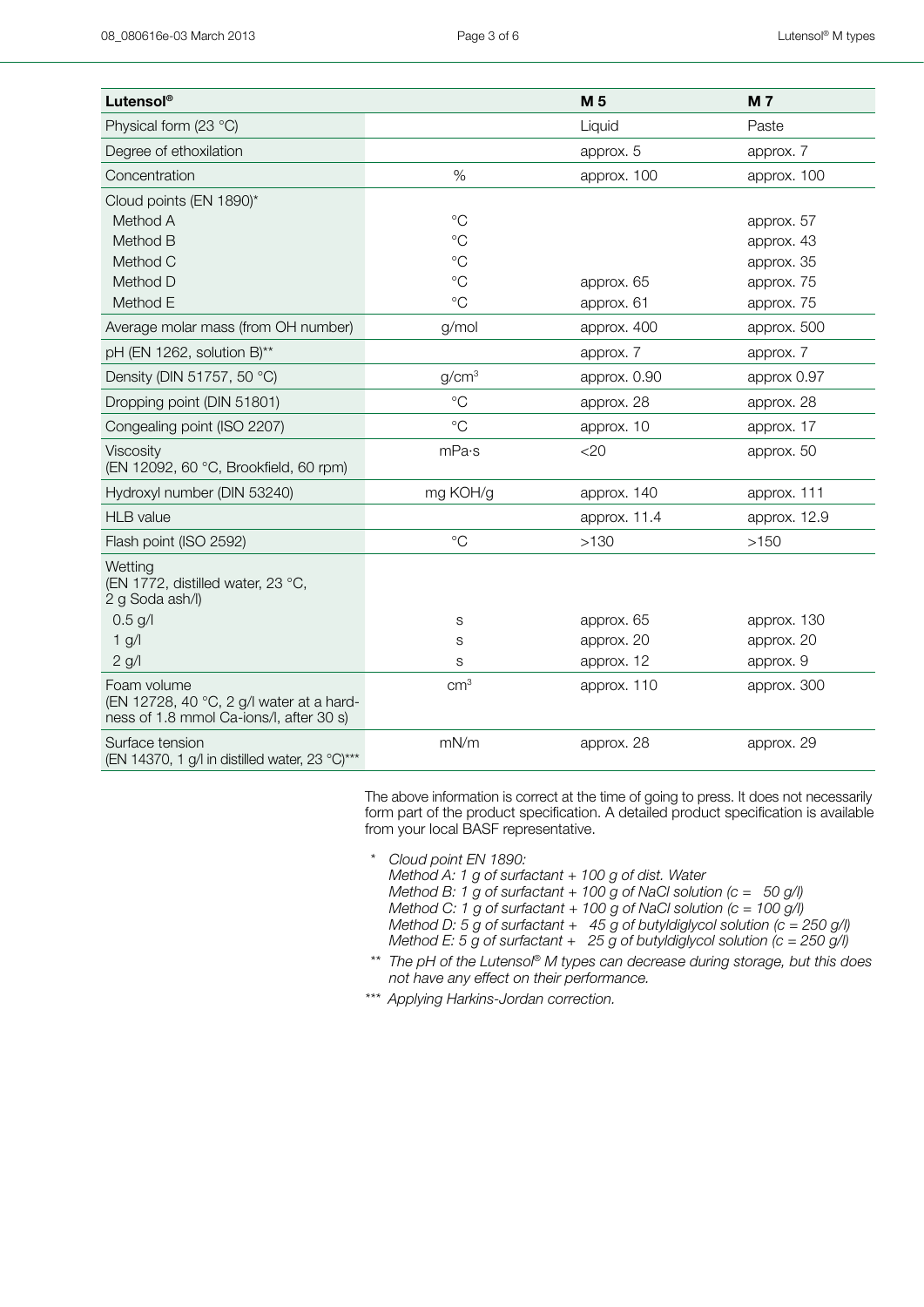**Solubility** Details on the solubility of the Lutensol® M types in various solvents are given in the table below:

|                             |           | Solubility of the Lutensol <sup>®</sup> M types (10% at 23 °C) |                                                                              |                                   |                                                                                |                          |        |                                                                                 |
|-----------------------------|-----------|----------------------------------------------------------------|------------------------------------------------------------------------------|-----------------------------------|--------------------------------------------------------------------------------|--------------------------|--------|---------------------------------------------------------------------------------|
|                             | water     | water<br>(2.7)<br>mmol<br>$Ca2$ +-<br>lons/l)                  | <b>Distilled Potable Caustic</b><br>soda<br>(5%)                             | Hydro-<br>chloric<br>acid<br>(5%) | Salt<br>(5%)                                                                   | solution naphtha Isopro- | panol  | Solvent Ethanol Aromatic<br>hydro-<br>carbons                                   |
| Lutensol <sup>®</sup> M 5   |           |                                                                |                                                                              |                                   | $\circ$                                                                        |                          | $^{+}$ | $^{+}$                                                                          |
| Lutensol <sup>®</sup> M $7$ | $+$       | $+$                                                            | $^{+}$                                                                       | $^{+}$                            | $^{+}$                                                                         |                          | $^{+}$ | $^{+}$                                                                          |
|                             | $+$<br>土  | $=$ clear solution                                             | = sparingly soluble (insoluble sediment)<br>$=$ insoluble (phase separation) |                                   | = forms an opaque soluble, homogeneous emulsion                                |                          |        |                                                                                 |
| <b>Viscosity</b>            |           |                                                                | following table (mPa·s, Brookfield LVT):                                     |                                   | to consider when Lutensol® M types are stored or shipped. This is shown in the |                          |        | The relationship between viscosity and temperature is always an important point |
| Viscosity at °C             | $\circ$   | 10                                                             | 20                                                                           | 23                                | 30                                                                             | 40                       | 50     | 60                                                                              |
| Lutensol <sup>®</sup> M 5   | $>10^{5}$ | $>10^{5}$                                                      | $>10^{5}$                                                                    | 30000                             | 290                                                                            | 30                       | <20    | <20                                                                             |
| Lutensol® M 7               | Solid     | $>10^{5}$                                                      | $>10^{5}$                                                                    | $>10^{5}$                         | 340                                                                            | 155                      | 110    | 50                                                                              |

We would recommend the preparation of 10 – 25% stock solutions of Lutensol® M types if they are to be used in the form of very dilute solutions, or if they are to be added to other solutions. This makes it very much easier to dilute them later on.

The Lutensol® M types can form fairly stiff gels at certain concentrations when water is added. The figures below were measured using a Brookfield-viscosimeter at  $23^\circ$  C and 60 rpm.

### **The viscosity of Lutensol® M types at 23 °C as a function of concentration in water (all values in mPa·s)**

| Water content in % | Lutensol <sup>®</sup> M 5 | Lutensol <sup>®</sup> M 7 |
|--------------------|---------------------------|---------------------------|
| 0                  | 30000                     | $>1.10^{5}$               |
| 10                 | 90                        | 130                       |
| 20                 | 100                       | 90                        |
| 30                 | 430                       | 1000                      |
| 40                 | 3100                      | 230                       |
| 50                 | 6400                      | 160                       |
| 60                 | 530                       | 170                       |
| 70                 | 380                       | 50                        |
| 80                 | 100                       | 10                        |
| 90                 | 20                        | 10                        |

*1) opaque*

*2) two separate phases are formed*

The numbers reported h ave to be regarded as maximum values; the values measured immediately after mixing will be lower than the numbers reported.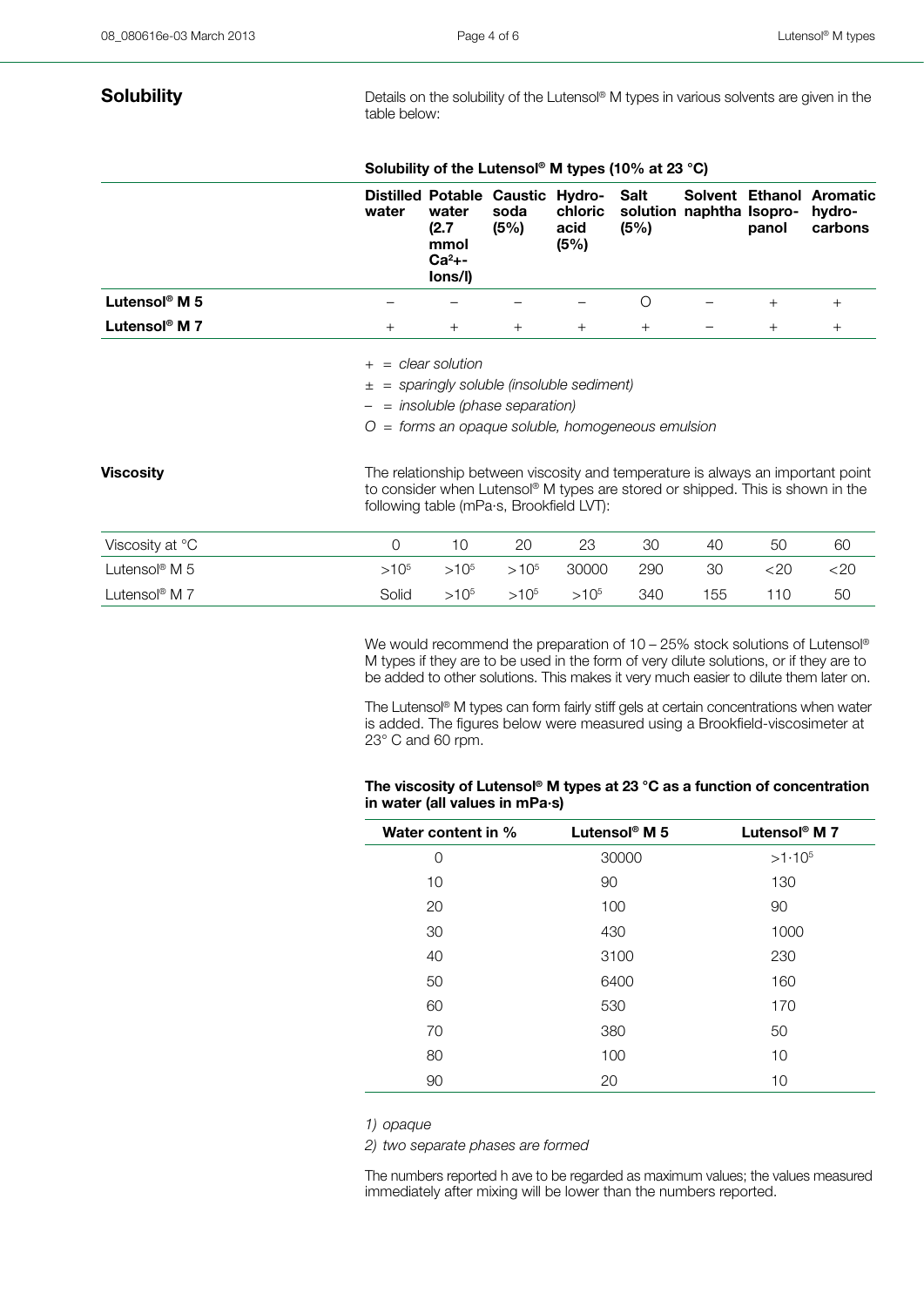| <b>Storage</b>    | a) The Lutensol® M types should be stored indoors in a dry place. Storage rooms<br>must not be overheated (see flash point).<br>b) The Lutensol® M types are hygroscopic due to their good solubility in water,<br>with the result that they may absorb moisture very quickly. Drums must be<br>resealed each time they are opened.                                                                                                               |
|-------------------|---------------------------------------------------------------------------------------------------------------------------------------------------------------------------------------------------------------------------------------------------------------------------------------------------------------------------------------------------------------------------------------------------------------------------------------------------|
|                   | c) The storage temperature should not be allowed to fall substantially below 20 °C.<br>The setting points of these products also need to be taken into account.                                                                                                                                                                                                                                                                                   |
|                   | d) Lutensol <sup>®</sup> M 5 is a cloudy liquid, M 7 is a paste at room temperature and they<br>tend to form sediment. Lutensol <sup>®</sup> M 5 and M 7 become clear liquids at 60 °C.                                                                                                                                                                                                                                                           |
|                   | e) Liquid that has solidified or that shows signs of sedimentation should be heated<br>to $50 - 70$ °C and homogenized before it is processed. Please mix sufficiently<br>prior to use.                                                                                                                                                                                                                                                           |
|                   | f) Drums that have solidified or that have begun to precipitate should be recon-<br>stituted by gentle heating, preferably in a heating cabinet. The temperature<br>must not be allowed to exceed 70 °C. Please mix sufficiently prior to use.<br>This also applies if drums are heated by external electrical elements. Internal<br>electrical elements should not be used because of the localized anomalies in<br>temperature that they cause. |
|                   | g) The Lutensol® M types must be blanketed with nitrogen if they are stored in<br>heated tanks (at $50 - 60$ °C) to prevent them from coming into contact with<br>air. Constant, gentle stirring helps to prevent them being discolored as a result<br>of prolonged contact with electrical elements or external heating coils.                                                                                                                   |
| <b>Materials</b>  | The following materials can be used for tanks and drums.<br>a) AISI 321 stainless steel (X6CrNiTi1810)<br>b) AISI 316 Ti stainless steel (X6CrNiMoTi17122)                                                                                                                                                                                                                                                                                        |
| <b>Shelf life</b> | Provided they are stored properly and drums are kept tightly sealed, the Lutensol <sup>®</sup> M<br>types have a shelf life of at least two years in their original packaging.                                                                                                                                                                                                                                                                    |